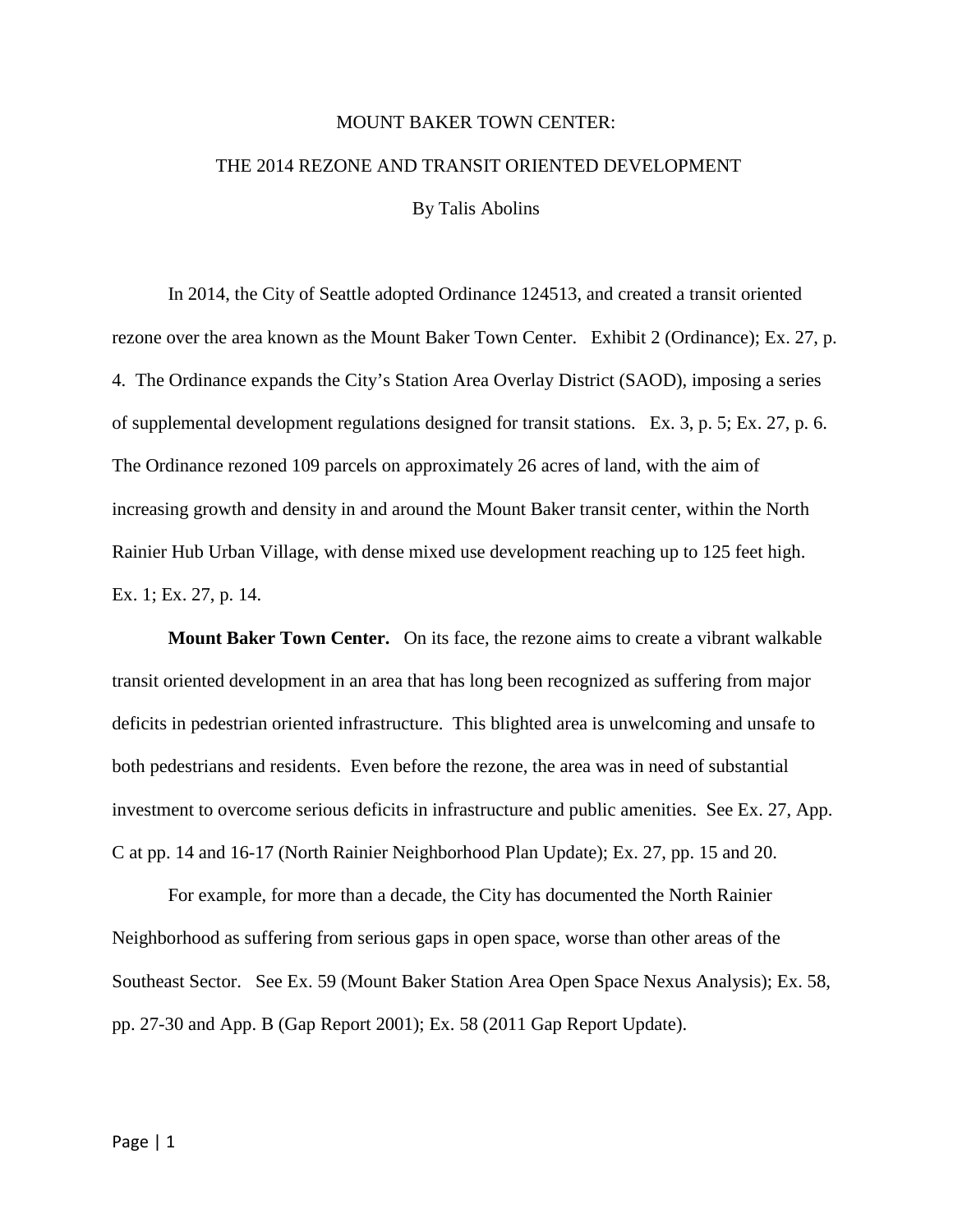One major challenge to Town Center livability is the dominance of the automobile. The Town Center is divided by the intersection of two major traffic corridors: Rainier Avenue South and MLK Jr. Way. Each corridor carries over 30,000 vehicle trips per day. These traffic volumes presented challenges for the areas considerable pedestrian traffic, which included students from nearby Franklin High School, the transit center and light link station, and a surrounding residential population in which 30% of the residents do not have a car. Ex. 56a, p. 4. Suffice it to say that even before the rezone, the environment was "very uninviting" to pedestrians and residents, "as there are very few areas to rest or relax." Ex. 59, p. 3.

**Neighborhood Planning.** In the early 1990's, Seattle began a neighborhood planning effort that spanned 38 Seattle neighborhoods. Ex. 56g (North Rainier Neighborhood Plan, 1999). The plans provided the City with direction on a broad range of subjects important to the neighborhoods, which would be incorporated into the City's Comprehensive Plan. The North Rainier Neighborhood Plan was completed in 1999. Ex. 3, p. 10. The City recognized the North Rainier Neighborhood as one of the most diverse neighborhoods in the City. See Ex. 27, Appendix B (Resolution 31204); Ex. 56f, p. 2 (Demographic Summary).

In 2009, the North Rainier Neighborhood Plan was updated to take into account changed circumstances, including the new light link rail service. The update process engaged a broad cross section of the community. This update resulted in revisions to the Neighborhood Plan, which were reflected in Comprehensive Plan amendments adopted by the City Council. See Ex. 53, Neighborhood Planning Element, Section B-21; Ex. 27, App. C (North Rainier Neighborhood Plan Update); Ex. 56f (North Rainier Baseline Report); Ex. 3, p. 10; Ex. 27, p. 5. The City prepared a document explaining, in detail, how the North Rainier planning process was relied upon to update the Comprehensive Plan. Ex. 73.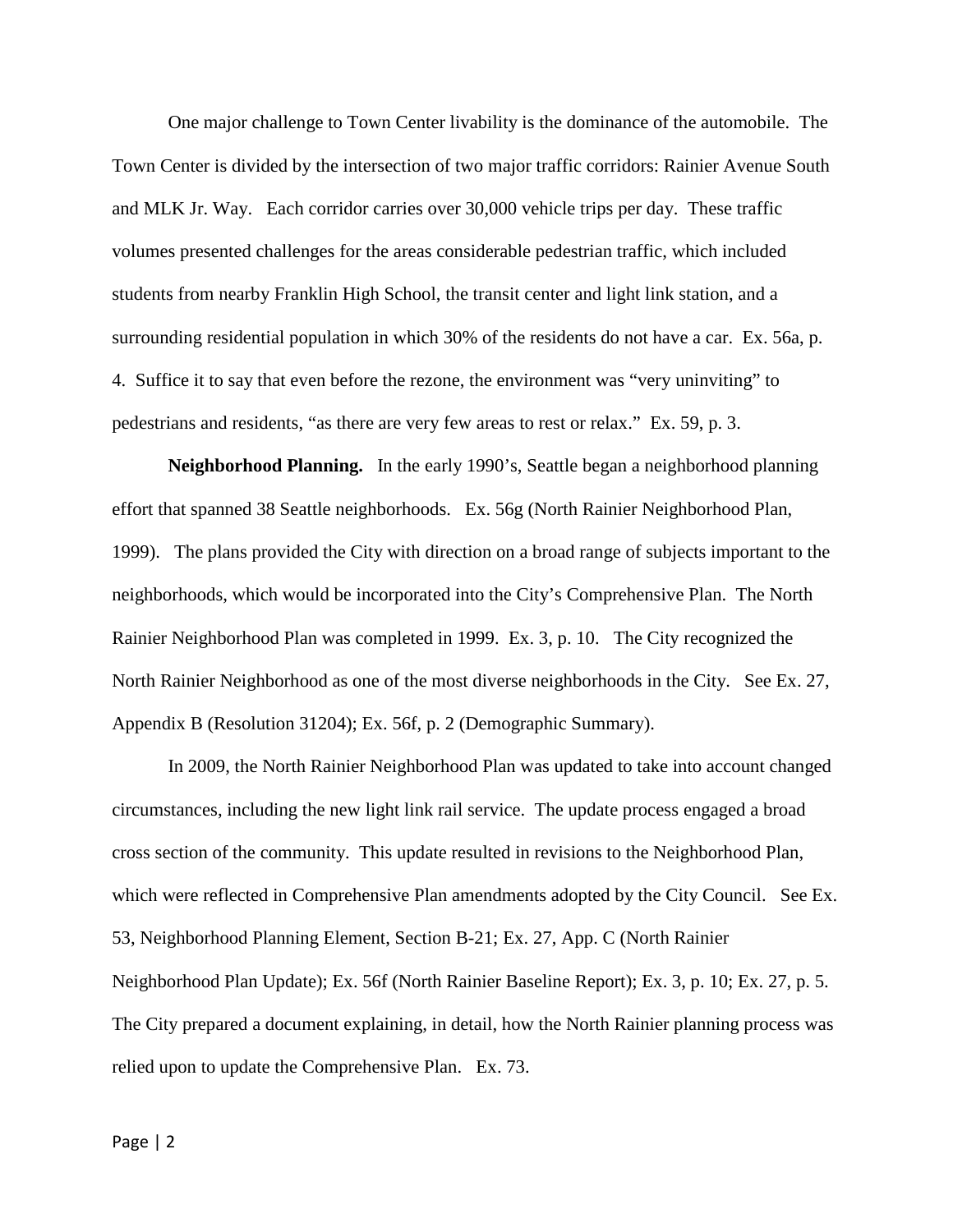A central theme of the Neighborhood Plan was the creation of a vital, pedestrian friendly, "transit oriented development" within the Town Center. Ex. 53, Sec. B-21 (including NR-P1). The Mount Baker Town Center was envisioned as a vibrant neighborhood core, with open space and parks, and development standards to accommodate a vibrant pedestrian environment for people of all ages and abilities. Ex. 53, NR-G1 and NR-P1, NR-G8, NR-G13 and G14, NR-P32 to P35, NR-P12, NR-P37 to NR-P40; Ex. 27, App. C at Goals 6 and 8 (Plan pp. 11 and 14-15); and Ex. 27, p. 5. These goals and policies were needed to help make the Town Center the "heart of the neighborhood" -- an inviting and livable place, where people could gather and engage in physical activity. Ex. 27, App. C Strategy 8.2; Ex. 56g, p. 57. The Town Center was to help the blighted area achieve qualities enjoyed by other more affluent Seattle neighborhoods, "where public places and open spaces help create a sense of identity and welcome." See Ex. 27, p. 5.

**Planning Commission Guidance On "Transit Oriented Development".** The Seattle Planning Commission, appointed by the Mayor and City Council, serves as "the steward of the Seattle Comprehensive Plan". In that capacity the Commission advises the Mayor, Council and City Departments in their efforts to plan for and manage growth in Seattle. Ex. 64, preface.

In 2010, the Seattle Planning Commission issued a report to guide the City in transit oriented development: "Seattle Transit Communities: Integrating Neighborhoods With Transit". Ex. 64. The Report was designed to guide the City in its mission to fulfill Comprehensive Plan goals related to the creation of livable and sustainable transit oriented communities. Ex. 64, Introduction. The Report emphasized the need for the City to support "essential transit infrastructure like parks", and prioritized transit communities "where timely investment is urgent and will create the most impact." Id. The Commission provided guidance on land use strategies needed to achieve the essential components for livability, "such as adequate open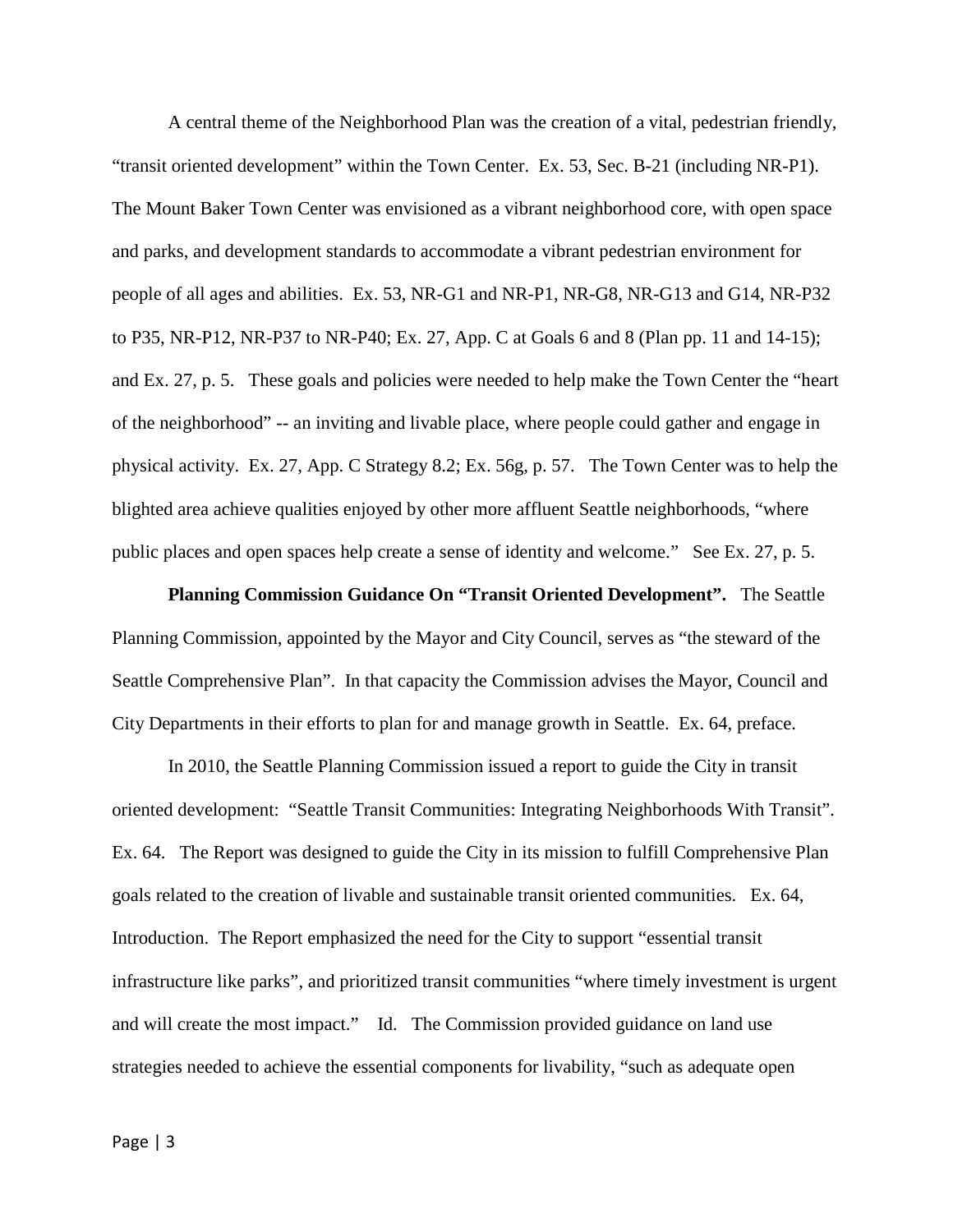space". Ex. 64, p. 13. These essential components were necessary to prevent urban life from becoming "unattractive and inhospitable". Ex. 64, p. 32.

The Mount Baker rezone area was identified as a "Mixed Use Center", with urgent nearterm planning needs. Ex. 64, pp. 42, 45, 48. According to the Commission, the success of a Mixed Use Center depends upon a number of factors, including:

Generous high quality shared public spaces which are critically important to livability and soften the effects of greater density and make urban living more attractive.

Public open space typically includes large public plazas, semi-public plazas at the base of tall buildings, and smaller pocket parks. …

Ex. 64, pp. 14, 16-18. As a strategy to create public open space for livability, the Commission recommended "zoning incentives and density bonuses to allow taller buildings and higher densities". Ex. 64, p. 19. The Commission's report reinforced the City's commitments to transit oriented development within the Town Center, as set forth in the City's Comprehensive Plan. See Ex. 53, Sec. B-21. See also Josh Brower, Planning Commissioner, interview with KUOW: <http://kuow.org/post/building-seattles-future-around-transit>(April, 2014).

**DPD's Urban Design Framework.** In 2010, the City Council directed DPD to develop an urban design framework based on the North Rainier Neighborhood Plan, "to inform Council decisions related to land use and the built environment." The Framework was, at minimum, to include preferred use locations, proposed incentive structures for public benefits, open space concepts, and an analysis of transferable development rights. See Ex. 65. The Council planned to implement the framework plans through legislation. Ex. 27, App. B (Res. 31204).

In 2011, DPD issued the Mount Baker Town Center Urban Design Framework, intended to carry out key actions identified by the community during the recent update of the North Rainier Neighborhood Plan. Ex. 27; Ex. 3, p. 3 and 12. The Urban Design Framework was to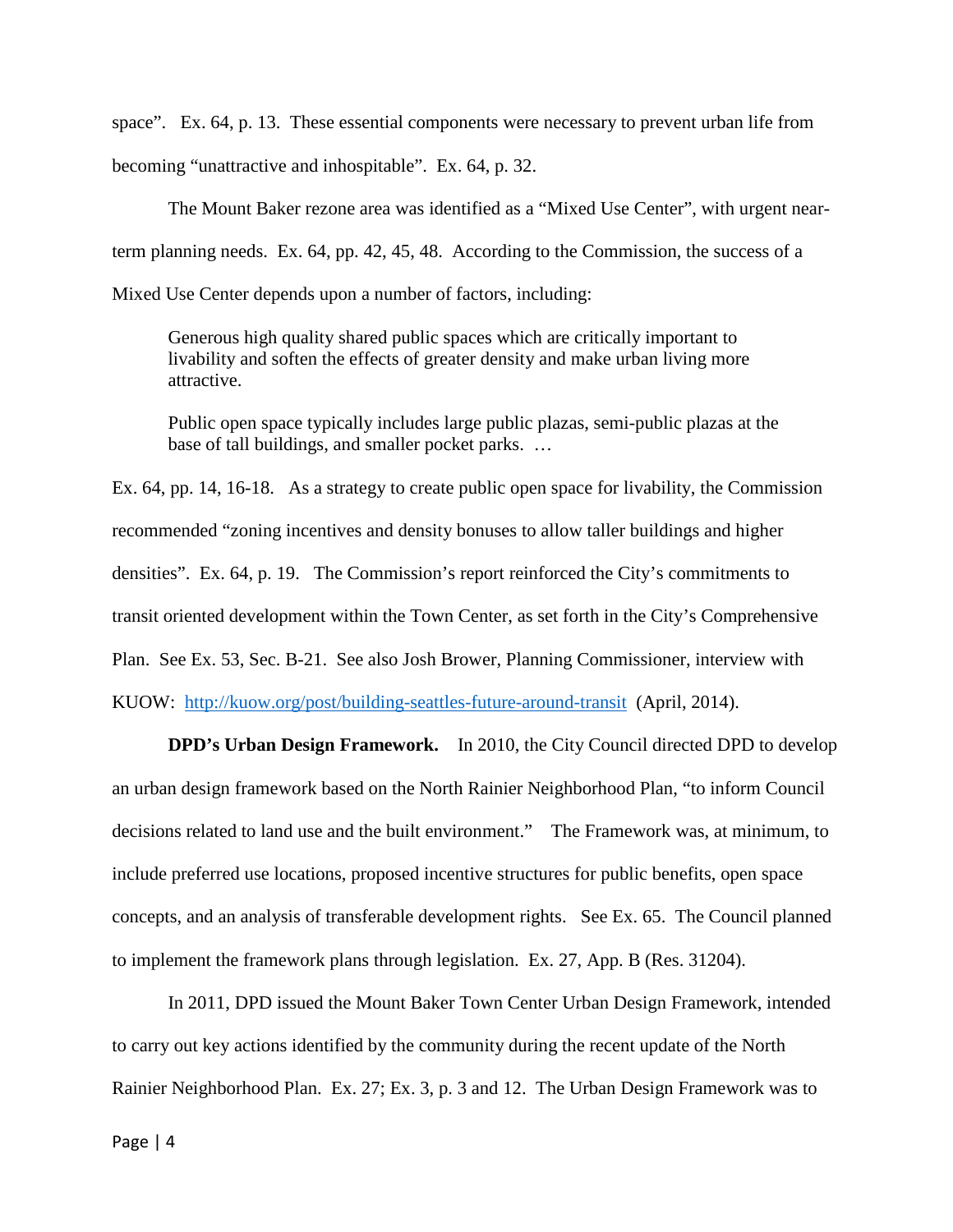provide a blueprint for how the physical elements of the neighborhood plan update can be realized. "The Urban Design Framework's analysis and recommendations provide the basis for the proposed rezones and text amendments" proposed by DPD. Ex. 3, p. 12.

The Urban Design Framework included a section on "Open Space and Gateways". The Framework recognized the area suffers from one of the "largest gaps in Usable Open Space", and discussed the importance of "open spaces that invite people to gather and encourage physical activity". Ex. 27, pp. 20 and 23; accord Ex. 53, Sec. B-21 (Open Space Goals and Policies). To achieve this vision, the Framework called for creation of new open space in the Town Center core through future development and public infrastructure improvements. Ex. 27, pp. 20 and 22. To address the open space goals and policies, the Framework proposed designating the 13-acre Lowe's site for "an open space and pathways system". Ex. 27, p. 22. In Figure 5, "Proposed Open Space and Gateways", the Urban Design Framework marks the Lowe's building with a green tree to designate "Open Space within New Development". Ex. 27, p. 21 (Fig. 5). The Framework also calls for animation of an underutilized station plaza southeast of the light link station as additional open space, helpful for residents and for business development. Ex. 27, pp. 21-22. Open space was identified as important to the Neighborhood Plan commitment to an environmentally sustainable community. Ex. 27, p. 23. For implementation, the Framework called for a rezone to encourage redevelopment of parcels surrounding the light rail station in a manner that would incorporate the needed open space amenities, with "incentive structures for public benefits" where building heights approach 125 feet. Ex. 27, pp. 24 and 27. The Framework's matrix of action items and responsible parties for open space reiterated the need to "Establish new open space in the core of the Town Center", and "Animate and enhance the station plaza". Ex. 27, p. 30.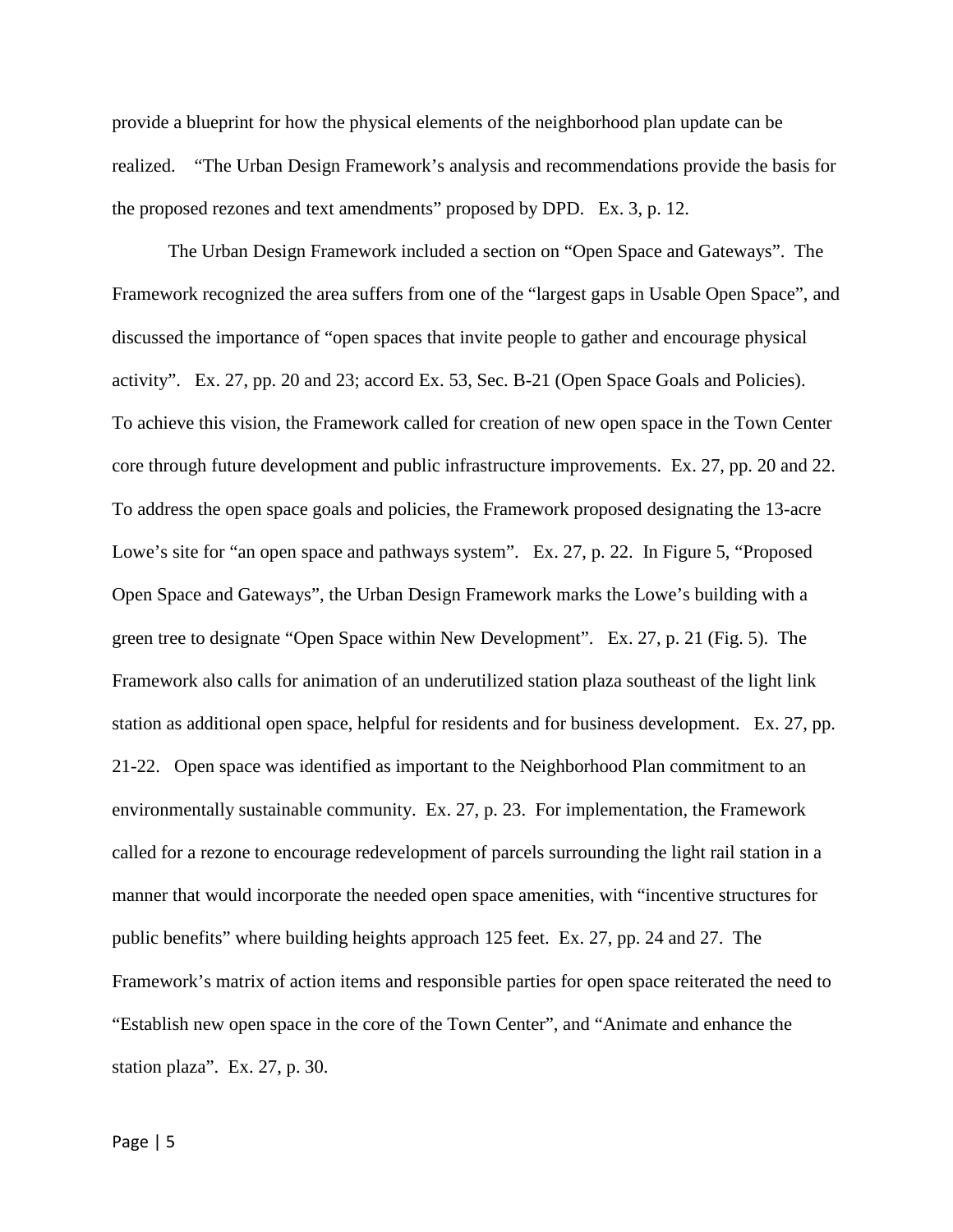The City's consultants likewise assumed that the City's proposed changes would help bring urban vitality to the challenged Town Center through the creation of public open space. Ex. 56a, p. 4; Ex. 56b, p. 1.

**DPD's Open Space Nexus Analysis.** On December 5, 2012, DPD prepared an internal document entitled, "Mount Baker Station Area Open Space Nexus Analysis". Ex. 59. In the analysis, DPD recognized open space as a "priority amenity" for the Town Center's rezone. Ex. 59, p. 1. The Nexus Analysis notes that the City's "Comprehensive Plan affirms the importance of a variety of open space opportunities", and reviews the "overall need of the neighborhood" in light of standards established by Parks and Recreation. Ex. 59, p. 1.

The Nexus Analysis estimated "the level of existing open space needs in the Station Area and the likely open space need generated by new projects in order to evaluate the appropriateness of proposed open space incentives allowed through the incentive zoning program." Ex. 59, p. 1. The Nexus Analysis confirmed the high need for open space in and around the Town Center:

[T]he North Rainier Hub Urban Village is very auto‐oriented neighborhood with a substantial amount of parking lots and driveways. The environment is very uninviting to pedestrians as there are very few areas to rest or relax. In order to maximize the investment of the light rail station in this area, it will very important to develop more open space opportunities that can help to make this area a more pleasant place for pedestrians. Small, local open space opportunities will be especially important since the large roads and auto-oriented environment discourage walking.

Ex. 59, p. 3. The analysis notes "a substantial existing open space need within the Mount Baker Station Area" which justified the use of incentive zoning for public open space amenities. Ex. 59, p. 4. After confirming existing open space needs, the Nexus Analysis analyzed the additional open space demands created by the rezone itself, and the extent to which the currently proposed incentive zoning would address the open space gap. The analysis assumed the "maximum" open space provided by the proposed incentive zoning, assuming buildings achieved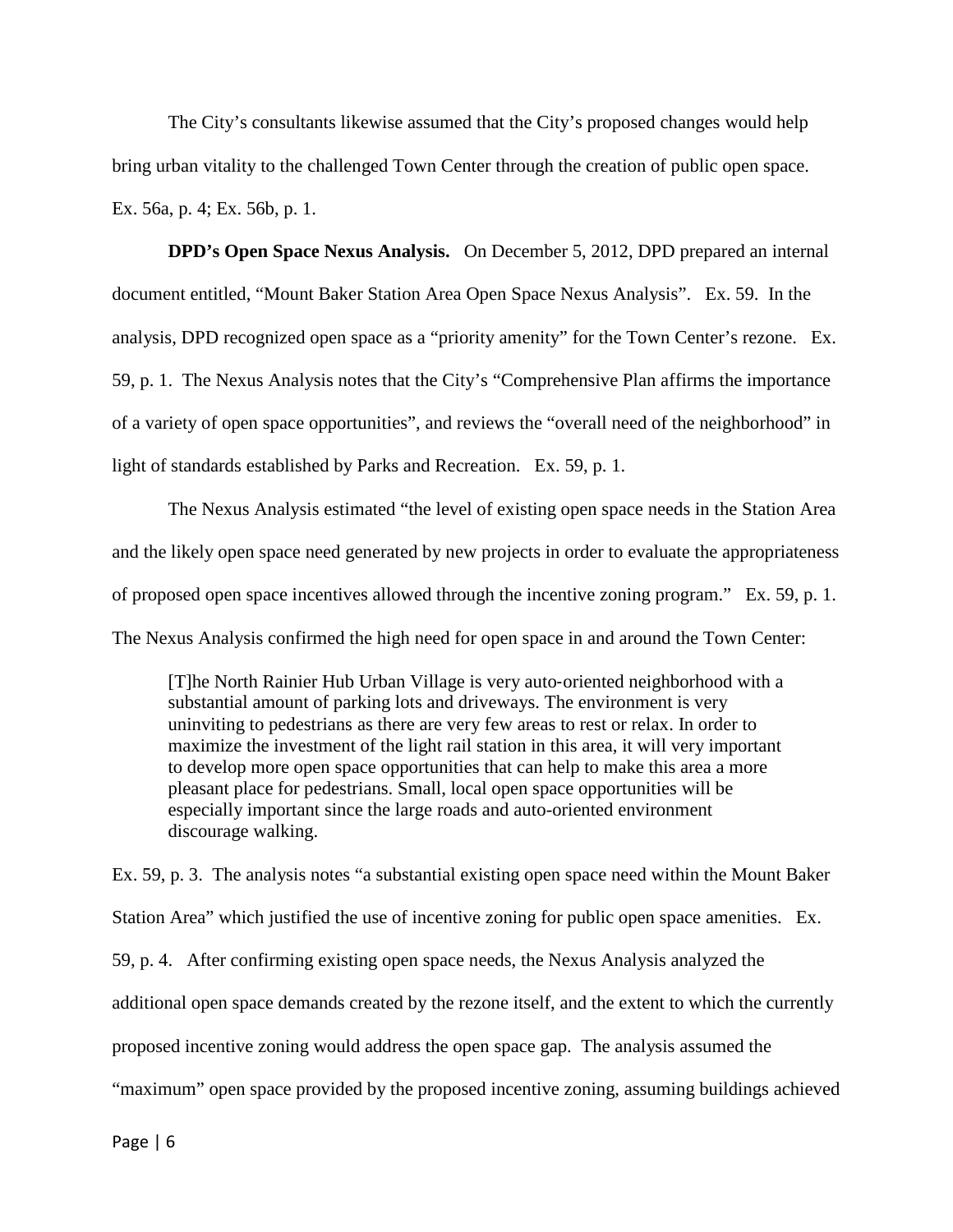125 feet or higher. Ex. 59, p. 4-5. The report determined that under each proposed zone, "the maximum open space provided through incentive zoning would be less than total estimated need generated by each project." Ex. 59, p. 5. In other words, DPD's proposed formulas for transit oriented incentive zoning would not bridge the open space gap at all – instead, DPD's rezone formula only served to worsen the Town Center's already blighted open space situation.

Another internal open space analysis by DPD proposed an incentive formula that sought to achieve comparable open space amenities found in the Pearl District, a successful transit oriented development. See Ex. 62 (DPD SM Additional Height Language). The author of this analysis proposed a formula that would address the open space needs in the Town Center, with creation of a civic square for Town Center residents. These analyses do not appear to have been shared with the community, or with the Council.

**DPD's Director's Analysis.** On June 14, 2013, DPD issued its Director's Analysis and Recommendation on the Rezone Proposal for an Ordinance with incentive formulas that actually worsened the open space blight. Ex. 3. DPD summarized the intent of the proposed Ordinance as "to provide for a pedestrian-oriented town center by concentrating commercial and residential growth in the Mount Baker Town Center." Ex. 3, p. 14. The proposed development standards were ostensibly intended to "create an environment that supports the vision of the neighborhood plan and update to create a town center that is pedestrian-oriented, vibrant and livable." Ex. 3, pp. 51 and 56; Ex. 63. In doing so, DPD noted that its ordinance sought to apply existing South Lake Union standards to North Rainier. Ex. 3, p. 51; Ex. 33, Attachment C.

**The City's Analyses of Open Space and Incentive Zoning.** On the subject of "Bonus floor are for open space amenities", the Director's Analysis noted that while the City's current code did not contain standards for areas outside of Downtown, the Downtown standards "are a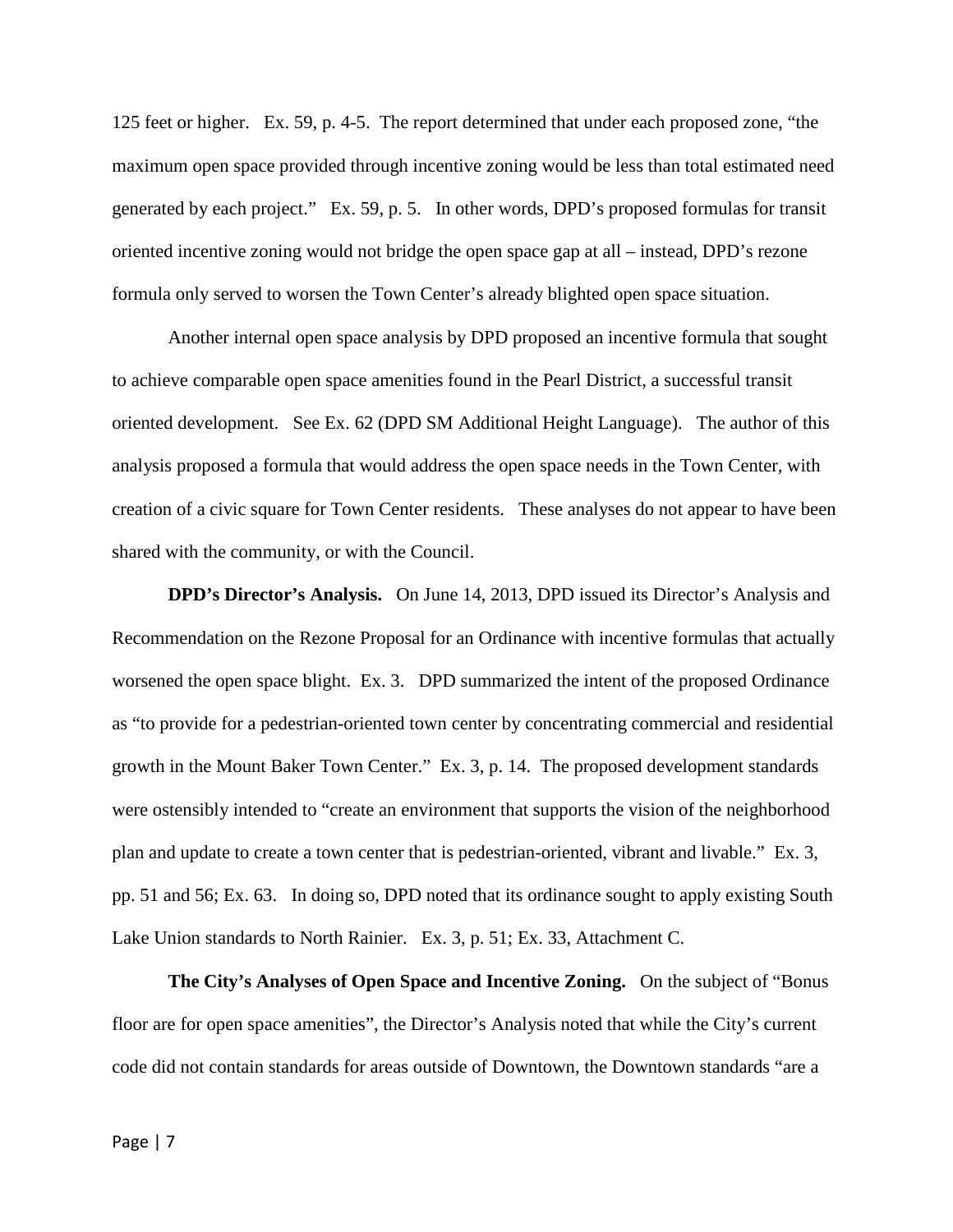good fit for the proposed site." Ex. 3, p. 52. The Director's Analysis reported on the "Large Lot Opportunity" presented by the Lowe's parcels, and indicated that increasing the allowed development height to 125 feet would encourage "open space at the ground floor. … The higher heights would provide more flexibility for creating open spaces surrounding the buildings." Ex. 3, p. 14. DPD indicated it was implementing special standards that would "include a requirement for open space corridors interior" to two large parcels (the "Lowe's Parcels") which would be rezoned to allow development to reach 125 feet in height. The Director's Analysis further indicated that public benefits in the form of open space would be available through incentive zoning on these two parcels. See Ex. 3, p. 6. The Director's Analysis of "Incentive Zoning" posited that the proposed regulations would incentivize developers to provide public open space benefits for the residents and pedestrians of the dense high rise Town Center. Ex. 3, Part VII, pp. 54-55.

However, the DPD's Director's Analysis did not reveal that the proposed Ordinance actively defeats the open space policies which the neighborhood and City experts had deemed essential for the Comprehensive Plan's vision of transit oriented development in the Town Center. Ex. 3; see also Ex. 10. In fact, the Ordinance provides "zero" publicly usable open space unless development on the Lowe's parcels were to exceed the economically impractical height of 85 feet. To the extent that development exceeds 85 feet, the proposed DPD formula focused almost predominantly on the public benefit of "affordable housing". Rather than achieve the essential components of livability, DPD's formula for incentive zoning effectively marginalized Town Center residents to an unfriendly living environment of unmanaged density where the City's open space gaps are worsened.